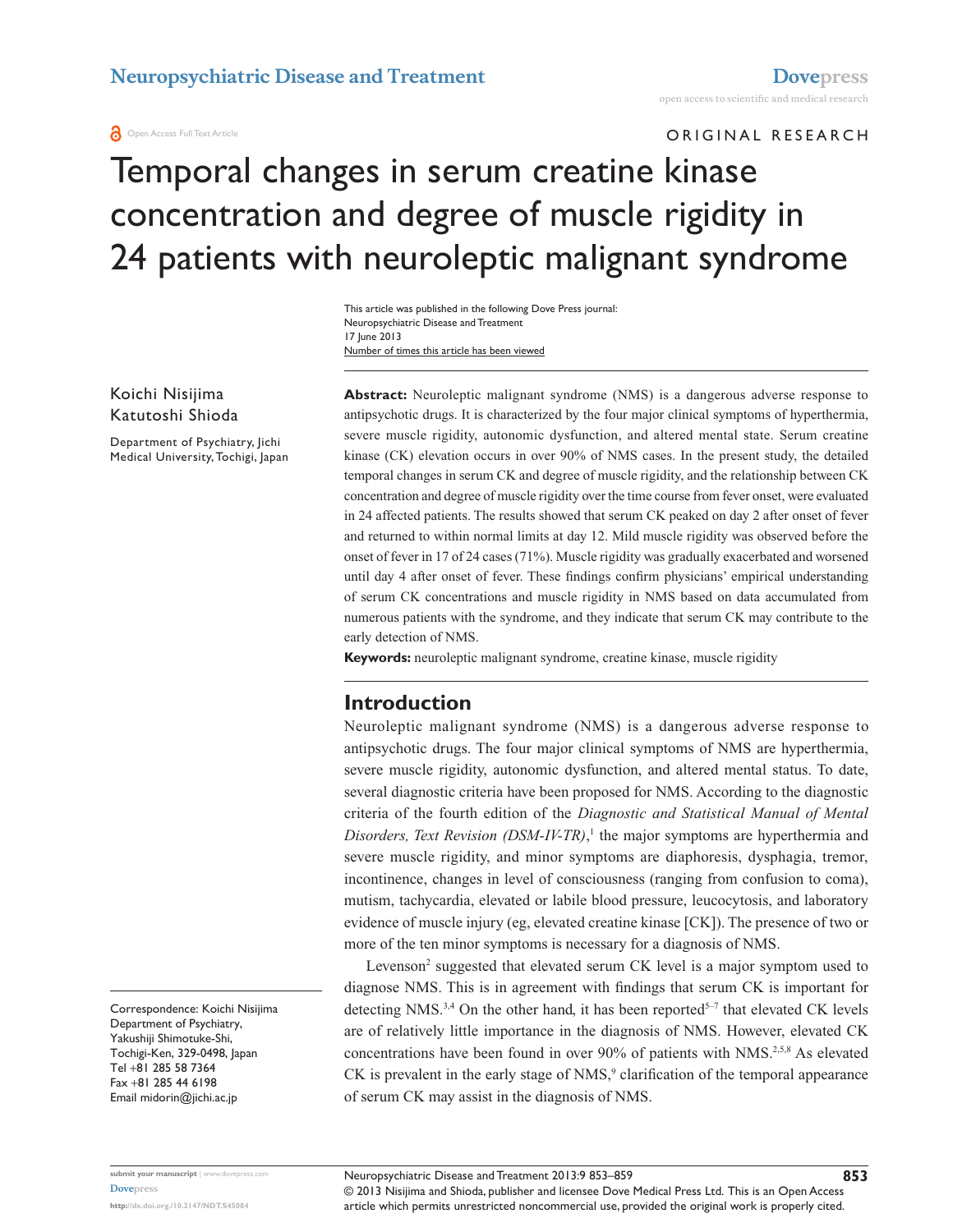Muscle rigidity is a major symptom used to diagnose NMS. Numerous case reports on NMS have been published, but there have been no detailed studies on how muscle rigidity develops during NMS. Furthermore, the relationship between CK concentration and the degree of muscle rigidity over the time course of NMS from onset has not been established.

In the present study, changes in serum CK and degree of muscle rigidity, and the temporal relationship between these factors, were evaluated in a large number of patients with NMS.

### **Methods Patients**

Between 1985 and 2012, 38 patients were treated in the authors' department for typical NMS, characterized by a fever (temperature  $>38^{\circ}$ C), muscle rigidity, altered consciousness, autonomic dysfunction, and abnormal laboratory findings including elevated CK and leucocytosis. In a case of suspected NMS, body temperature and degree of muscle rigidity can be evaluated on a daily basis, but serum CK level cannot always be measured this regularly. In order to evaluate temporal alterations in serum CK, measurements must be taken several times during the episode of NMS. Serum CK levels could be evaluated only two or three times during the NMS episode in 12 of the 38 patients; therefore, it was difficult to evaluate temporal changes in serum CK in these 12 patients because the number of CK measurements was small. There were two patients in whom serum CK level could be evaluated first on day 7 after the onset of fever; therefore, it was difficult to evaluate the first weekly changes of serum CK in these two patients. Thus, these 14 patients were excluded from the present study. Overall, 24 patients in whom serum CK level could be evaluated temporally were selected for the present study. As already noted, all 24 patients had hyperthermia (temperature  $>38^{\circ}$ C), muscle rigidity, altered consciousness, and autonomic disturbances including diaphoresis, tachycardia, labile blood pressure, and hypersalivation, and all cases met the criteria for NMS proposed in Levenson,<sup>2</sup> Caroff and Mann,<sup>5</sup> and the *DSM*-*IV-TR*.<sup>1</sup> A summary of patient characteristics is shown in Table 1. We have previously reported monoamine levels in cerebrospinal fluid in patients with NMS.10–12 Specifically, cases 1–3 in Table 1 correspond to cases 2, 4, and 5, respectively, in the first of these reports; cases 4–9 correspond to cases 1–4, 6, and 11 in the second report; and cases 10–15 correspond to cases 1–6 in the third report. Cases 16–23 have not been previously reported. Cases 1 and 24 have been reported recently.13

The summary of temporal changes in CK and muscle rigidity in individual patients is shown in Table 2. The first day on which fever of unknown etiology is observed is considered day 1. It should be noted that extrapyramidal symptoms persist in some patients with NMS after hyperthermia has subsided.<sup>14</sup> Therefore, when patients become afebrile, disturbance of consciousness improves, and no autonomic dysfunction (ie, diaphoresis, tachycardia, and labile blood pressure) is observed, NMS is considered to have resolved. Taking case 1 as an example, NMS was sustained for 19 days. During the episode of NMS, serum CK was measured first on day 2, and six times thereafter. Including a further measurement after improvement of NMS, serum CK was measured a total of nine times. CK concentration peaked (722 IU/L) on day 3. Case 1 did not present with muscle rigidity until day 8 after the onset of fever.

The NMS evaluation scale proposed by Sachdev<sup>15</sup> was used to monitor temporal changes in muscle rigidity: 0, nil (no rigidity); 1, mild (slight rigidity present, particularly obvious on recruitment of muscles responsible for jaw clenching); 2, moderate (rigidity definitely present to a significant degree but produces no limitation of passive movement); and 3, severe (rigidity that produces some limitation of passive movement). The NMS scale was proposed by Sachdev in 2005, enabling us to evaluate patients encountered since 2005 directly using this scale. Prior to 2005, we evaluated the temporal degree of muscle rigidity in patients using the Ashworth Scale<sup>16</sup> or the modified Ashworth Scale<sup>17</sup> to evaluate the movement of joints. The obtained data enabled us to retrospectively evaluate the temporal degree by using the scale proposed by Sachdev.

Because we did not measure body temperature in the days before fever onset in all patients, we retroactively used temperature readings taken on day –3 and day –7 and added them to Table 3.

Temporal changes (mean  $\pm$  standard deviation) in body temperature, serum CK concentration, and degree of muscle rigidity during the course of NMS are shown in Table 3.

### Statistical analysis

All statistical tests were conducted using SPSS version 11 for Windows (IBM Corporation, Armonk, NY, USA). A one-way analysis of variance with Dunnett's post hoc test was used to analyze changes in body temperature, serum CK levels, and degree of muscle rigidity. Baseline values of serum CK were considered to be those after recovery because values before fever were not available.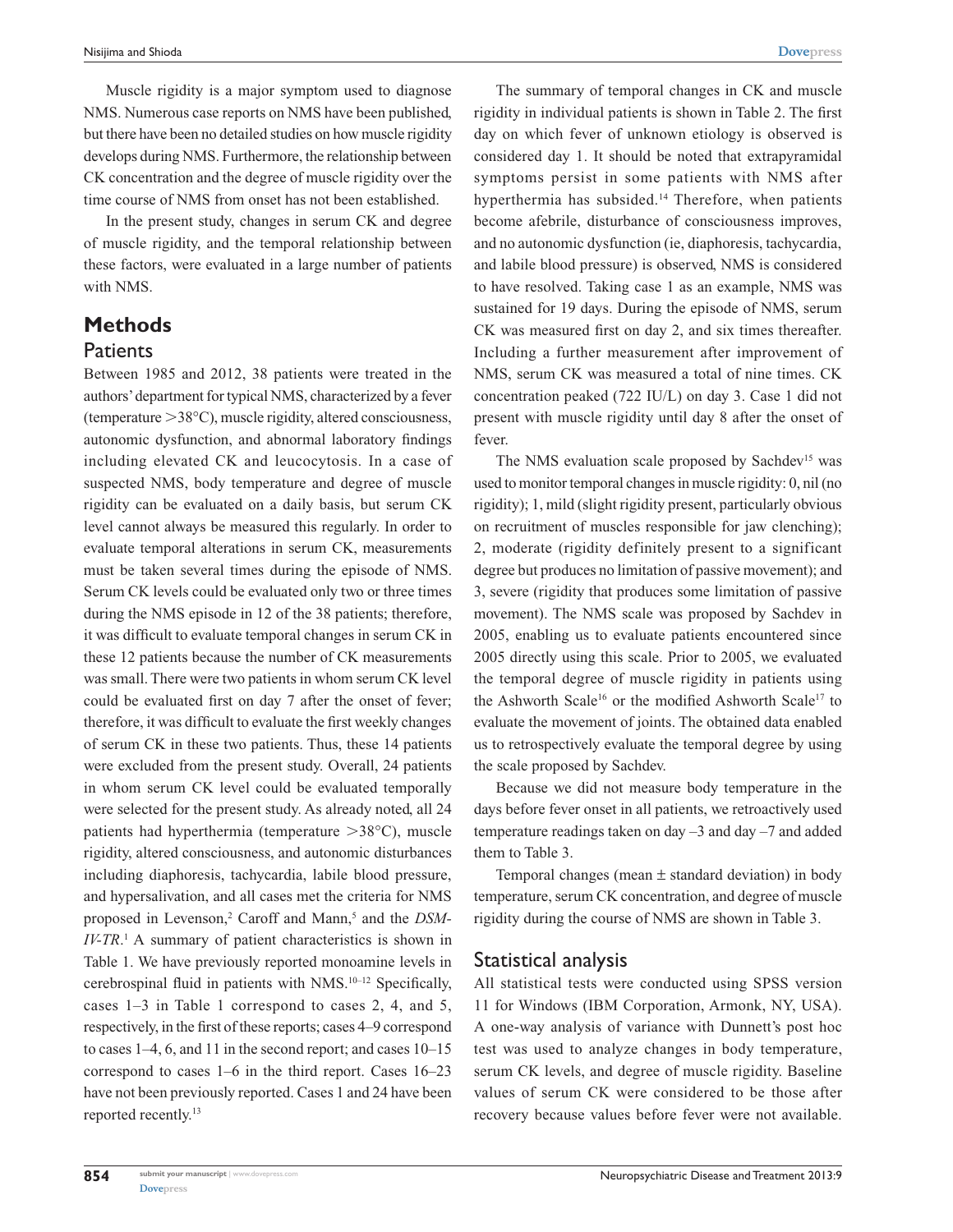| Case                                                                    | <b>Sex/age</b> | <b>Underlying</b>    | <b>Medications before</b>              | Max body               | <b>Diaphoresis</b> | Mental        | Duration from the onset   | Treatment            | Outcome   |
|-------------------------------------------------------------------------|----------------|----------------------|----------------------------------------|------------------------|--------------------|---------------|---------------------------|----------------------|-----------|
|                                                                         | (years)        | diseases             | fever onset                            | temperature            |                    | status change | of fever to disappearance | of NMS               |           |
|                                                                         |                |                      |                                        | <u>ု့</u>              |                    |               | of NMS symptoms           |                      |           |
| —                                                                       | M/32           | Schizophrenia        | HLP, CP, promethadine                  | 39.8 (day 2)           | $^{+}$             | $^{+}$        | $\tilde{=}$               | Dantrolene           | Recovered |
|                                                                         |                |                      | orally →CP, HLP im                     |                        |                    |               |                           |                      |           |
|                                                                         | F/42           | Schizophrenia        | Fluphenazine depot                     | 38.9 (day 2)           | $^{+}$             | $^+$          | 24                        | Dantrolene           | Recovered |
| 2<br>2<br>3<br>3<br>3<br>3<br>3<br>3<br>3<br>3<br>3<br>3<br>3<br>3<br>3 | F/37           | Mental retardation   | HLP, CP, Promethadine orally           | 38.5 (day 5)           | $^{+}$             | $^{+}$        | $\overline{\phantom{0}}$  | Dantrolene           | Recovered |
|                                                                         | M/21           | Schizophrenia        | CP, HLP, bromperidol                   | 39.2 $\frac{day 4}{ }$ | $^{+}$             | $^{+}$        | $\tilde{=}$               | Dantrolene           | Recovered |
|                                                                         |                |                      | Trihexyphenidyl orally                 |                        |                    |               |                           |                      |           |
| LO.                                                                     | F/28           | Bipolar disorder     | HLP, biperiden,                        | $39.0$ (day 3)         | $^{+}$             | $^{+}$        | $\overline{a}$            | Dantrolene           | Recovered |
|                                                                         |                |                      | mianserin orally →HLP im               |                        |                    |               |                           | Bromocriptine        |           |
| $\bullet$                                                               | M/40           | Mental retardation   | HLP, promethadine                      | 39.0 (day 10)          | $^+$               | $^{+}$        | 29                        | Dantrolene           | Recovered |
|                                                                         |                |                      | orally ->CP im                         |                        |                    |               |                           |                      |           |
| $\overline{ }$                                                          | M/38           | Schizophrenia        | LP, sultpride,                         | 39.5 (day 1)           | $^+$               | $^{+}$        | $\equiv$                  | Dantrolene           | Recovered |
|                                                                         |                |                      | Promethadine orally                    |                        |                    |               |                           |                      |           |
| $\infty$                                                                | M/21           | Schizophrenia        | Bromperidol, sultpride                 | 39.9 (day 6)           | $^{+}$             | $^{+}$        | $\overline{\phantom{0}}$  | Dantrolene           | Recovered |
|                                                                         |                |                      | Biperiden orally ->LP im               |                        |                    |               |                           |                      |           |
| ò                                                                       | F/28           | Schizophrenia        | i<br>HLP iv                            | 38.0 (day 13)          | $^{+}$             | $^+$          | $\overset{\infty}{=}$     | Dantrolene           | Recovered |
| $\supseteq$                                                             | F/59           | Major depression     | Amantadine, trihexyphenidyl            | 38.0 (day 1)           | $^{+}$             | $^{+}$        | $\sigma$                  | Dantrolene           | Recovered |
|                                                                         |                | Parkinson's syndrome | Trazodone orally                       |                        |                    |               |                           | Amantadine           |           |
| $\equiv$                                                                | M/44           | Mental retardation   | HLP, trihexyphenidyl<br>orally →HLP iv | $41.0$ (day 5)         | $^{+}$             | $^{+}$        | 20                        | Dantrolene           | Recovered |
| $\overline{C}$                                                          | F/25           | Bipolar disorder     | Zotepine, lithium                      | 40.0 (day 2)           | $^{+}$             | $^+$          | ᅼ                         | Dantrolene           | Recovered |
|                                                                         |                | Mental retardation   | Biperiden orally                       |                        |                    |               |                           |                      |           |
| $\tilde{\phantom{a}}$                                                   | F/31           | Schizophrenia        | Risperidone, biperiden orally          | 39.8 (day 1)           | $^{+}$             | $^{+}$        | $\overline{5}$            | Dantrolene           | Ricovered |
| $\overline{4}$                                                          | F/25           | Bipolar disorder     | Thioridazine orally                    | 38.2 (day 1)           | $^{+}$             | $^{+}$        | $\infty$                  | Dantrolene<br>L-dopa | Revovered |
|                                                                         |                | Mental retardation   |                                        |                        |                    |               |                           |                      |           |
| $\overline{\phantom{a}}$                                                | M/35           | Schizophrenia        | CP, trihexyphenidyl,                   | 40.6 (day 9)           | $^{+}$             | $^{+}$        | 호                         | Dantrolene           | Recovered |
|                                                                         |                |                      | $\frac{1}{2}$<br>Prometadine orally    |                        |                    |               |                           | L-dopa               |           |
| $\tilde{=}$                                                             | F/59           | Major depresson      | Amantadine, clonazepam                 | 39.7 (day 4)           | $^{+}$             | $^{+}$        | $\infty$                  | ĒС                   | Recovered |
|                                                                         |                | Parkinson's syndrome | Setiptiline orally                     |                        |                    |               |                           |                      |           |
| $\overline{\phantom{0}}$                                                | M/30           | Schizophrenia        | Thioridazine,                          | $38.4$ (day 3)         | $^{+}$             | $^{+}$        | ᡡ                         | Dantrolene           | Recovered |
|                                                                         |                |                      | sulpride orally                        |                        |                    |               |                           |                      |           |
| $\overset{\infty}{=}$                                                   | M/29           | Schizophrenia        | Sultpride, lithium,                    | 38.5 (day 2)           | $^{+}$             | $^{+}$        | $\infty$                  | Dantrolene           | Recovered |
|                                                                         |                |                      | Biperiden orally                       |                        |                    |               |                           |                      |           |
| $\tilde{=}$                                                             | M/49           | Schizophrenia        | orally<br>Sulpiride, biperiden         | 39.5 $\frac{day}{8}$   | $^{+}$             | $^{+}$        | ᅕ                         | Dantrolene           | Recovered |
| 20                                                                      | F/60           | Schizophrenia        | pine<br>Risperidone, olanzap           | 38.6 (day 1)           | $^{+}$             | $^{+}$        | $\tilde{c}$               | Dantrolene           | Recovered |
|                                                                         |                | Mental retardation   | Biperidene orally                      |                        |                    |               |                           |                      |           |
| $\overline{2}$                                                          | F/48           | Bipolar disorder     | Risperidone, zotepine                  | 38.9 (day 2)           | $^{+}$             | $^{+}$        | <u> 국</u>                 | Dantrolene           | Recovered |
|                                                                         |                |                      | Olanzapine orally                      |                        |                    |               |                           |                      |           |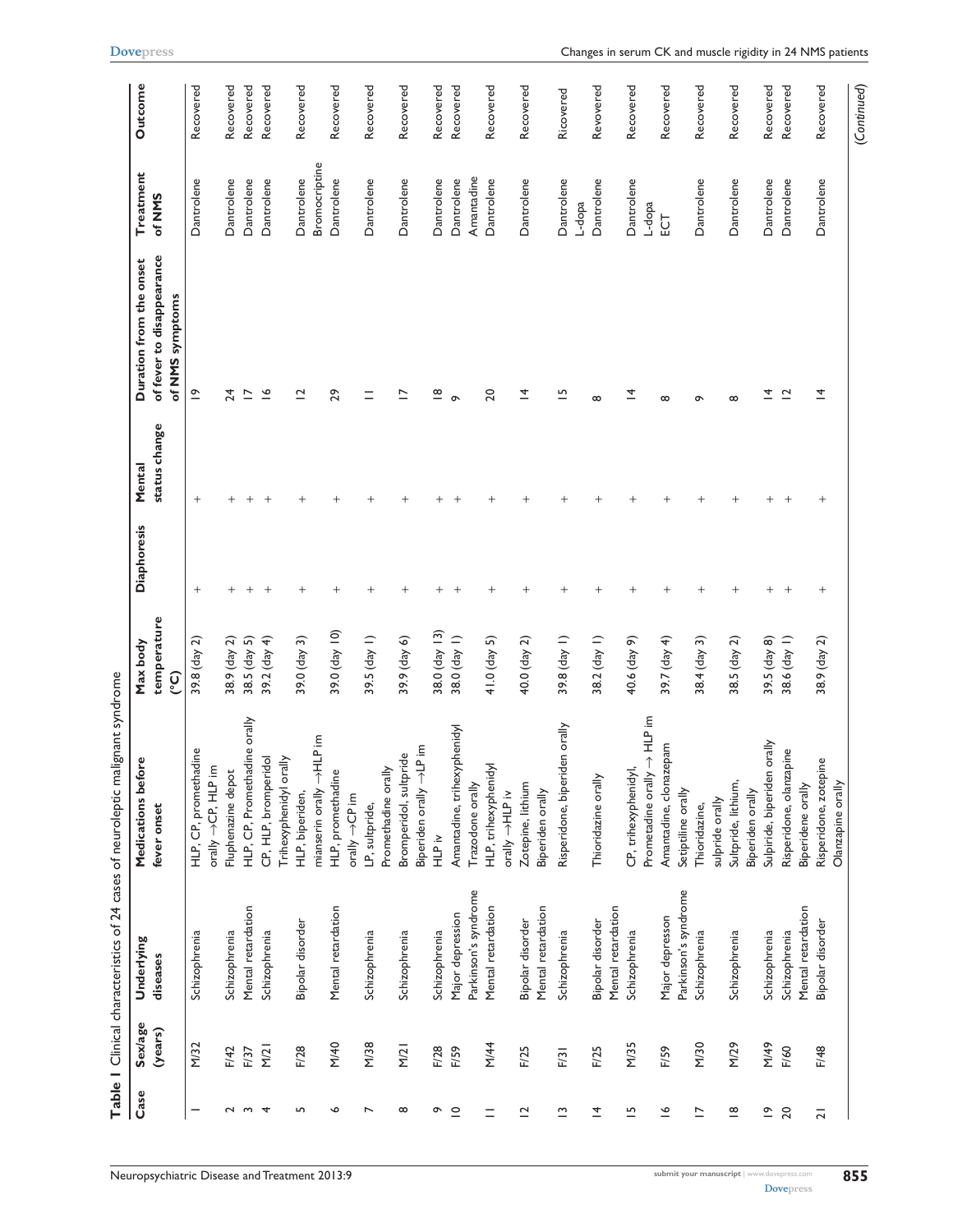| <b>Case</b> | (years)       | Sex/age Underlying<br>diseases         | Medications before<br>fever onset                                                                                                                                                  | temperature<br>Max body<br>ၟ | <b>Diaphoresis</b> | status change<br>Mental | Duration from the onset Treatment<br>of fever to disappearance<br>of NMS symptoms | of NMS     | <b>Outcome</b> |
|-------------|---------------|----------------------------------------|------------------------------------------------------------------------------------------------------------------------------------------------------------------------------------|------------------------------|--------------------|-------------------------|-----------------------------------------------------------------------------------|------------|----------------|
|             | M/60          | Schizophrenia                          | Trihexyphenidyl orally<br>HLP, zotepine,                                                                                                                                           | 40.6 (day 13)                |                    |                         |                                                                                   | Dantrolene | Died           |
| 23          | $\frac{1}{2}$ | Schizophrenia                          | Paliperidone orally<br>Olanzapine,                                                                                                                                                 | 39.2 (day 7)                 |                    |                         |                                                                                   | Dantrolene | Recovered      |
| 24          | F/29          | Mental retardation<br>Bipolar disorder | Paliperidone, CP orally<br>.≥<br>Aetoclopramide                                                                                                                                    | 39.8 (day 14)                |                    |                         |                                                                                   | Dantrolene | Recovered      |
|             |               |                                        | Abbreviations: CP, chlorpromazine; HLP, haloperidol; im, intramuscular; iv, intravenous; LP, levomepromazine; NMS, neuroleptic malignant syndrome; ECT, electroconvulsive therapy. |                              |                    |                         |                                                                                   |            |                |

The relationship between serum CK and degree of muscle rigidity was examined using Pearson's correlation coefficient.

### **Results**

The mean age of the study participants (12 men and 12 women) was 38 years (range 21–60 years). The mean highest temperature was 39.3 °C (range 38.0 °C–41.0 °C). The mean duration of NMS was 14.8 days (range 8–29 days). There was great variability among the peak CK concentrations, ranging from 495 to 44,880 IU/L. As shown in Table 1, there were only six patients who received intramuscular injections before fever onset. The mean number of CK measurements in each case was 7.4 (range 4–13) and the total number of measurements was 177 for the 24 cases. As also shown in Table 2, the most common day for CK concentration to peak was day 2 of NMS (seven cases), followed by days 3, 4 and 5 (three cases each). Mild muscle rigidity was observed in 17 of 24 cases (71%) before the onset of fever. During the course of NMS, the strongest grade of rigidity, 3, was seen in 20 patients and grade 2 was seen in four patients. NMS resolved in 23 patients without sequelae and one patient (case 22) died.

As shown in Table 3, overall serum CK peaked on day 2 and normalized to 165 IU/L (mean) (normal range 46–210) on day 12. The degree of muscle rigidity peaked on day 4 and gradually decreased thereafter. Average body temperature peaked on days 1 and 2 and gradually decreased during NMS. Pearson's correlation test demonstrated that serum CK concentration was positively correlated with the degree of muscle rigidity ( $R^2 = 0.0392$ ,  $P < 0.01$  [Figure 1]).

### **Discussion**

The main findings of this study are: (1) serum CK peaked on day 2 after the onset of fever and returned to within normal limits by day 12; and (2) mild muscle rigidity was observed before the onset of fever in 17 of 24 cases (71%) and was worst on day 4.

Serum CK is usually elevated following intramuscular injection, strenuous exercise, trauma, muscular injuries, acute psychosis, and restraint. Hence, elevated CK is not specific to NMS and is therefore not a reliable diagnostic parameter. The diagnosis of NMS should be based on four clinical symptoms: fever, altered consciousness, muscle rigidity, and autonomic dysfunction. However, it has been established that elevated CK is found in over 90% of patients with NMS.<sup>2,5,8</sup> Therefore, if patients treated with antipsychotics develop a fever of unknown cause and their serum CK levels are elevated, NMS should be suspected in addition to other conditions in which

m

**Table 1** (*Continued*)

Table I (Continued)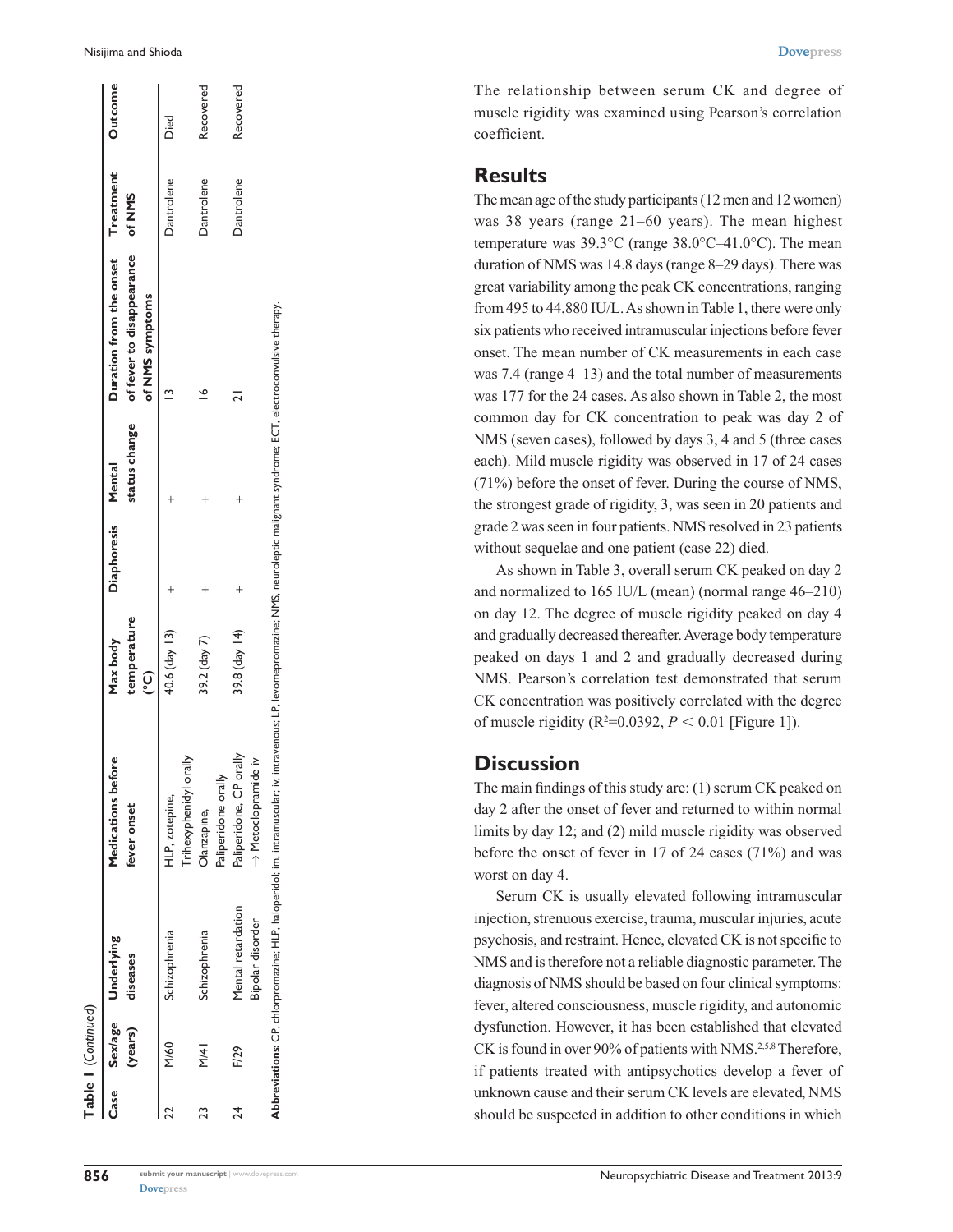| Case            |              | Serum CK (IU/L)                           |                           |                                           | <b>Muscle rigidity</b>                                 |                         |                    |
|-----------------|--------------|-------------------------------------------|---------------------------|-------------------------------------------|--------------------------------------------------------|-------------------------|--------------------|
|                 | Max<br>value | The first day<br>of increased<br>CK (day) | Peak day of<br>$CK$ (day) | Number of<br>measurement<br>of CK (times) | <b>Existence before</b><br>fever onset<br>(evaluation) | Appearance day<br>(day) | Peak<br>evaluation |
|                 | 722          | $\overline{2}$                            | 3                         | 9                                         | $-/(0)$                                                | 8                       | 3                  |
| 2               | 1277         | 2                                         |                           | 12                                        | $-/(0)$                                                |                         |                    |
| 3               | 1236         | 4                                         |                           | 8                                         | $+/(1)$                                                | Before onset of fever   | 3                  |
|                 | 2890         |                                           |                           | $\overline{13}$                           | $+/(1)$                                                | Before onset of fever   | 3                  |
| 5               | 3854         | 3                                         |                           | 6                                         | $+/(1)$                                                | Before onset of fever   | 3                  |
| 6               | 495          |                                           |                           | 8                                         | $-/(0)$                                                |                         | 3                  |
| 7               | 3180         | 2                                         |                           |                                           | $+/(1)$                                                | Before onset of fever   | 2                  |
| 8               | 10,190       |                                           |                           |                                           | $+/(1)$                                                | Before onset of fever   | 3                  |
| 9               | 887          |                                           |                           | 6                                         | $-/(0)$                                                |                         | 2                  |
| $\overline{10}$ | 9580         |                                           |                           | 8                                         | $+/(1)$                                                | Before onset of fever   | 3                  |
| $\mathbf{H}$    | 1688         |                                           |                           | 8                                         | $+/(1)$                                                | Before onset of fever   | 3                  |
| 12              | 44,880       | 2                                         |                           | 7                                         | $+/(1)$                                                | Before onset of fever   | 3                  |
| 3               | 22423        |                                           |                           |                                           | $+/(1)$                                                | Before onset of fever   | 3                  |
| 4               | 1558         | 3                                         |                           |                                           | $-1(0)$                                                | 2                       | 2                  |
| 15              | 2238         |                                           | 10                        | 6                                         | $+/(1)$                                                | Before onset of fever   | 3                  |
| 16              | 777          | 5                                         |                           |                                           | $+/(2)$                                                | Before onset of fever   | 3                  |
| 17              | 7346         |                                           |                           |                                           | $+/(1)$                                                | Before onset of fever   | 3                  |
| 8               | 772          | 2                                         |                           |                                           | $+/(1)$                                                | Before onset of fever   | 3                  |
| 9               | 9610         | 4                                         |                           |                                           | $-1(0)$                                                |                         | 2                  |
| 20              | 1426         |                                           |                           |                                           | $+/(2)$                                                | Before onset of fever   | 3                  |
| 21              | 3949         |                                           |                           |                                           | $+/(1)$                                                | Before onset of fever   | 3                  |
| 22              | 839          |                                           |                           |                                           | $+/(1)$                                                | Before onset of fever   | 3                  |
| 23              | 2755         |                                           |                           | Ш                                         | $+/(1)$                                                | Before onset of fever   | 3                  |
| 24              | 4273         | 4                                         |                           | 6                                         | $-/(0)$                                                | 12                      | 3                  |

|  |  | Table 2 Creatine kinase and degree of muscle rigidity in 24 cases of neuroleptic malignant syndrome |
|--|--|-----------------------------------------------------------------------------------------------------|
|--|--|-----------------------------------------------------------------------------------------------------|

Note: The degree of muscle rigidity was evaluated using the NMS scale proposed by Sachdev.<sup>15</sup>

**Abbreviations:** CK, creatine kinase; NMS, neuroleptic malignant syndrome.

**Table 3** Temporal changes in body temperature, serum creatine kinase, and muscle rigidity in 24 cases of neuroleptic malignant syndrome

|                         | <b>Body temperature</b>   | <b>Serum CK</b>                      | <b>Evaluation of</b><br>muscle rigidity |
|-------------------------|---------------------------|--------------------------------------|-----------------------------------------|
| Before fever onset      | $36.6 \pm 0.5$ (n = 20)   |                                      | Day $-1$ 0.78 $\pm$ 0.58                |
| $(Day -3$ and $Day -7)$ |                           |                                      | $(n = 24)$                              |
| Day I                   | $38.2 \pm 0.7^*$ (n = 24) | $1414 \pm 2675$ (n = 11)             | $1.00 \pm 0.88$ (n = 24)                |
| Day 2                   | $38.2 \pm 0.7^*$ (n = 24) | 7853 ± 13,256 <sup>**</sup> (n = 11) | $1.39 \pm 1.05$ (n = 24)                |
| Day 3                   | 38.1 $\pm$ 0.9* (n = 24)  | $4773 \pm 6271$ (n = 13)             | $1.65 \pm 1.12$ * (n = 24)              |
| Day 4                   | 38.1 $\pm$ 0.8* (n = 24)  | $1795 \pm 2715$ (n = 14)             | $1.91 \pm 1.05^*$ (n = 24)              |
| Day 5                   | $37.8 \pm 0.9^*$ (n = 23) | $1191 \pm 1895$ (n = 12)             | $1.78 \pm 0.97^*$ (n = 24)              |
| Day 6                   | $37.7 \pm 0.7^*$ (n = 24) | $2023 \pm 2798$ (n = 11)             | $1.69 \pm 1.08^*$ (n = 24)              |
| Day 7                   | $37.5 \pm 0.6^*$ (n = 23) | $938 \pm 1106$ (n = 11)              | $1.56 \pm 1.05^*$ (n = 24)              |
| Day 8                   | $37.7 \pm 0.7$ * (n = 23) | $1502 \pm 1977$ (n = 13)             | $1.52 \pm 0.92^*$ (n = 24)              |
| Day 9                   | $37.7 \pm 0.9^*$ (n = 24) | $959 \pm 2411$ (n = 14)              | $1.17 \pm 0.91^*$ (n = 24)              |
| Day 10                  | $37.6 \pm 0.8^*$ (n = 23) | 693 ± 788 (n = 5)                    | $1.08 \pm 0.92$ (n = 24)                |
| Day 11                  | $37.5 \pm 0.8^*$ (n = 21) | $380 \pm 446$ (n = 10)               | $1.04 \pm 1.04$ (n = 24)                |
| Day 12                  | $37.5 \pm 0.9^*$ (n = 21) | $165 \pm 92$ (n = 9)                 | $0.78 \pm 1.01$ (n = 24)                |
|                         |                           |                                      |                                         |
| After recovery          | $36.8 \pm 0.3$ (n = 23)   | $104 \pm 71$ (n = 23)                | $0.14 \pm 0.46$ (n = 23)                |

Notes: Data are expressed as mean ± SD values. Data are shown until day 12 from the onset of fever because mean serum creatine kinase was normalized on day 12 (normal range 46–210 IU/L). Statistically significant differences are indicated as follows: \**P* < 0.05 (versus before fever onset); \*\**P* = 0.007 (versus after recovery). **Abbreviations:** CK, creatine kinase; SD, standard deviation.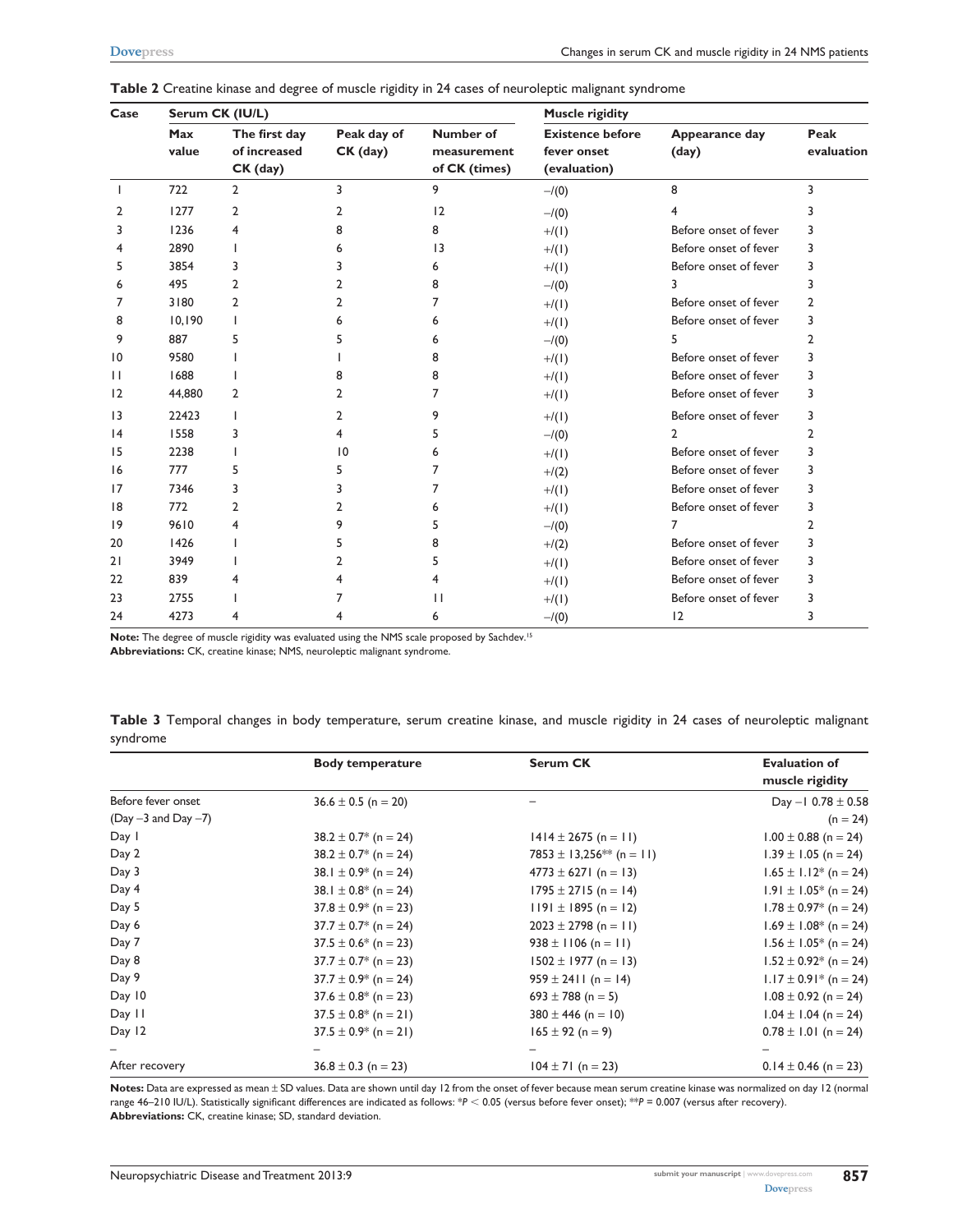

**Figure 1** Correlation between creatine kinase concentration and degree of muscle rigidity in 24 cases of neuroleptic malignant syndrome. **Notes:** Pearson's  $R^2 = 0.0392$ ;  $P < 0.01$ ; n = 177. **Abbreviation:** CK, creatine kinase.

serum CK levels are elevated. If muscle rigidity is observed, the patient has a higher risk of developing NMS. Therefore, it is important for diagnosing NMS to understand how serum CK concentration and the degree of muscle rigidity change during the course of NMS.

Harsch<sup>18</sup> reported that CK concentration peaked 24–48 hours after onset in nine cases of NMS, and Rosebush and Stewart<sup>19</sup> reported among 24 episodes of NMS a peak on days 2 and 3 after onset in 64% of episodes, on days 4 to 7 in 29%, and on day 1 in 7%. The present study is the first to examine temporal changes in serum CK in numerous NMS cases, and the present results confirm the above findings.

Muscle rigidity was observed in 17 of 24 cases (71%) before the onset of fever. Velamoor et  $al^{20}$  investigated 222 NMS patients previously reported and concluded that mental status change or muscle rigidity was the initial manifestation in 82.3% of cases. The present research findings support their results to some extent. Velamoor et al did not evaluate when the degree of muscle rigidity became most severe; however, the results of the present study demonstrate a peak on day 4 after the onset of fever. Taken together, in many cases it appears that serum CK concentration rapidly increases after the onset of fever, peaks on day 2, and normalizes on day 12. By contrast, mild muscle rigidity is present at the onset of NMS in 71% of cases and peaks on day 4. On the other hand, we reported exceptional cases of NMS with regard to temporal changes in serum CK and muscle rigidity.13 As muscle rigidity first appeared after serum CK had normalized in cases 1 and 24, physicians should be aware of the existence of these uncommon findings.

We calculated Pearson's correlation coefficient to assess the relationship between serum CK levels and degree of muscle rigidity and noted a significant positive but weak correlation ( $r = 0.198$ ). Serum CK is elevated in numerous situations. To conclude that elevated CK is significantly associated with degree of muscle rigidity, it is necessary to rule out other factors including intramuscular injection, strenuous exercise, and acute catatonia. Therefore, at present, we are unable to ascertain whether elevated CK is associated with muscle rigidity.

Average body temperature peaked on days 1 and 2, and gradually decreased during the course of NMS in 24 cases. As shown in Table 1, the day of maximal body temperature was variable. It is possible that low-grade fever preceded the appearance of hyperthermia (temperature  $> 38^{\circ}$ C). As we did not measure body temperature on the day prior to hyperthermia onset in any cases, it is unclear whether body temperature generally peaks on day 1 or 2 of NMS.

Some limitations of the present study should be considered. First, the study was carried out retrospectively to assess the degree of muscle rigidity. It will be necessary to examine this condition prospectively in a large sample population with NMS. Second, serum CK was randomly measured in each patient; daily measurement of CK is difficult because NMS is rare and measurement of serum CK is not a routine examination.

In conclusion, serum CK levels peaked on the second day after onset of fever. Mild muscle rigidity was observed in about 71% of 24 cases, and the degree of muscle rigidity was worst on the fourth day, after which it gradually resolved. The findings of our study confirm physicians' empirical knowledge of serum CK concentration and muscle rigidity in NMS based on the data accumulated from numerous patients with this syndrome.